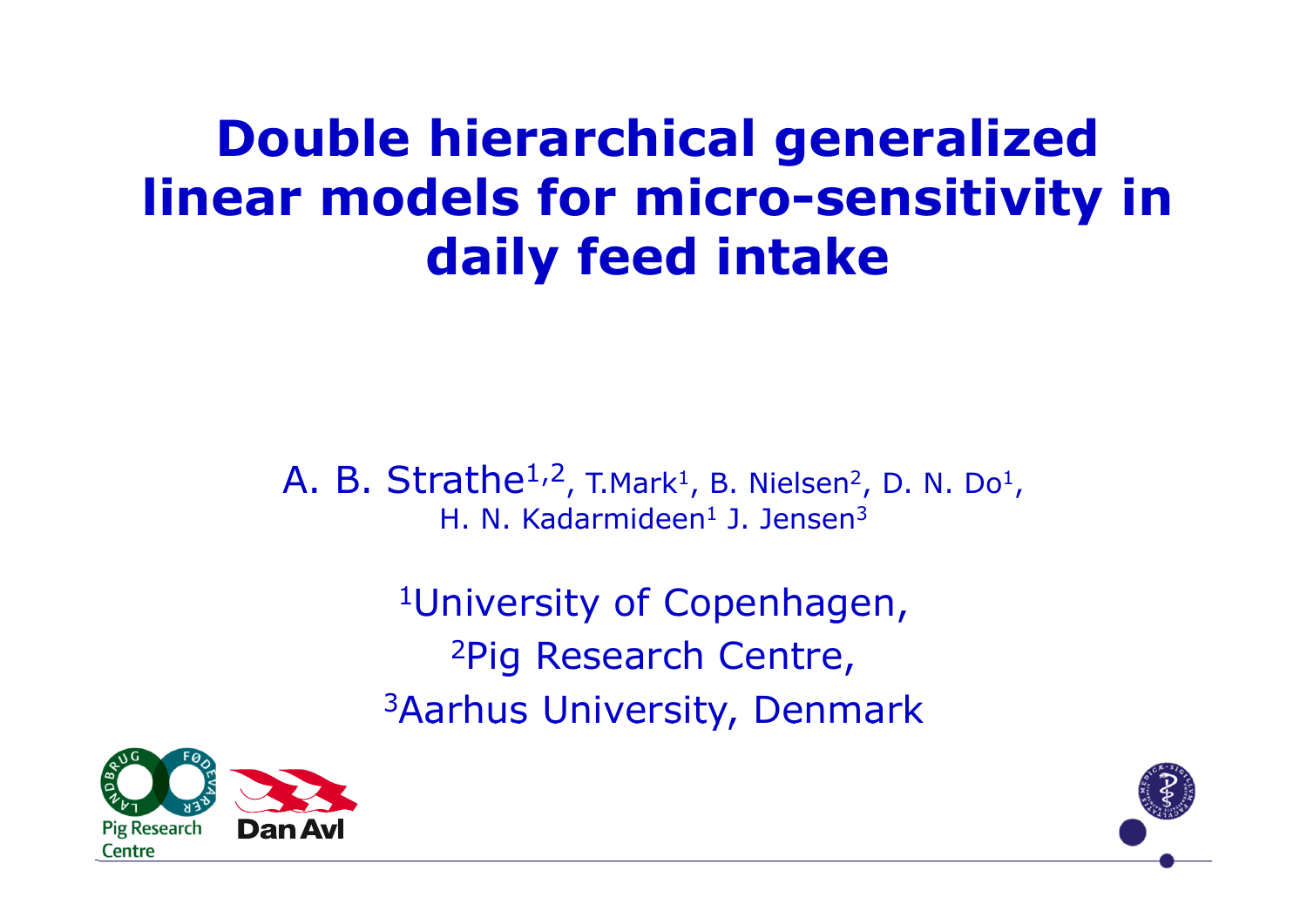## **Introduction**

#### Analysis daily feed intake has focused on

- $\triangleright$  estimating genetic variation in feed intake curves
- possibilities to change feed intake curve by selection
- $\triangleright$  early feed intake is strongly correlated to lean tissue growth

### Modeling: Two-stage or random regression

#### **Previous studies:**

- $\triangleright$  genetic variation do exist along the trajectory
- opportunity for changing feed intake curve (Huisman et al., 2005; Bermejo et al., 2003)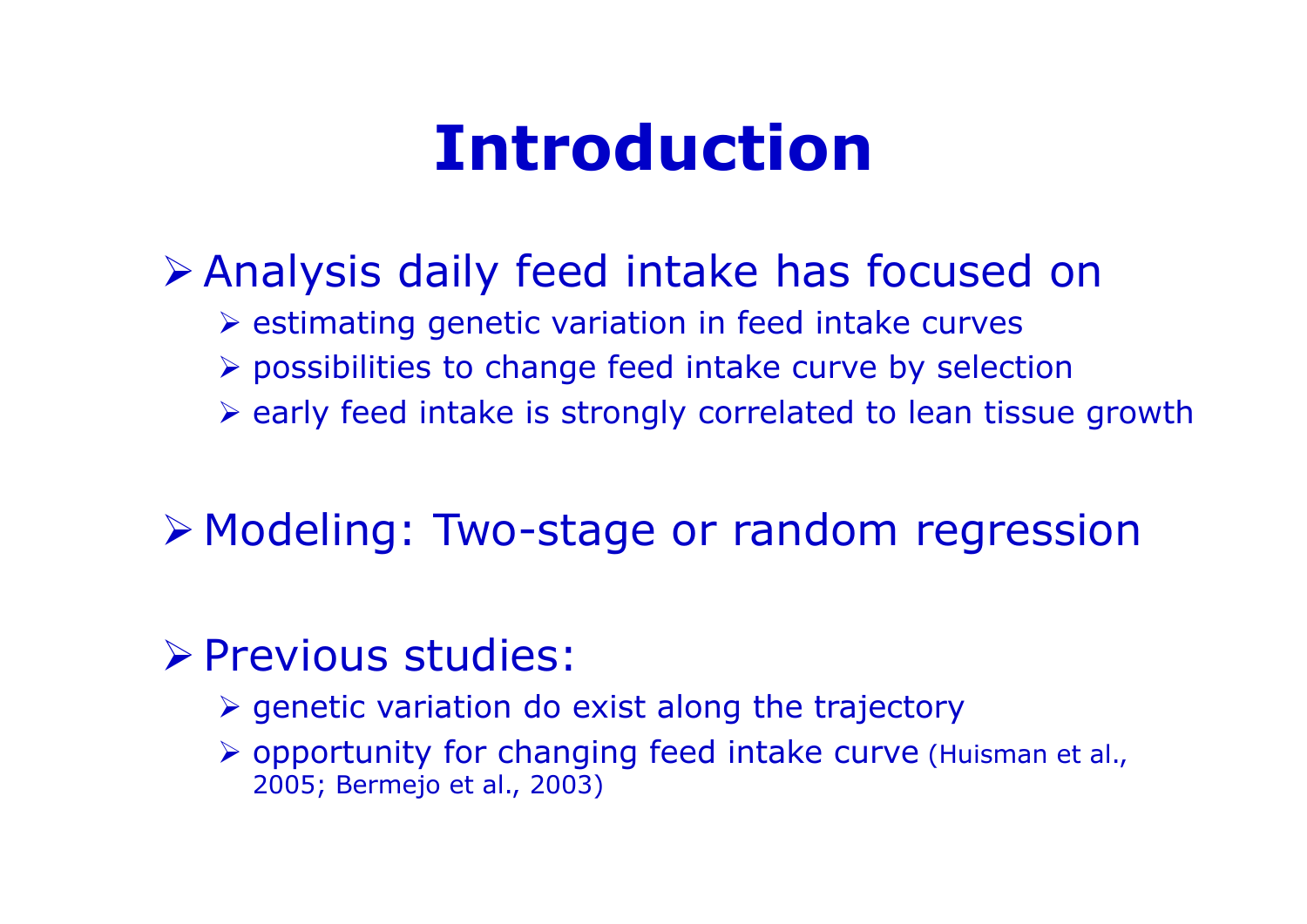# **Introduction**

#### $\triangleright$  Pigs and environmental sensitivity

- Macro-environment
	- $\triangleright$  Identifiable (e.g., temperature, housing, diets)
	- Linear-reaction norms models (Knap and Su, 2008; Hermesch et al., 2006)
- Micro-environment
	- Undefined
- Genetic variance of micro-environmental sensitivity can be studied through genetic variance in residual variance (Hill and Mulder, 2010)
- $> h$ <sup>2</sup> for residual standard deviation of 0.46 (Eissen, 1999)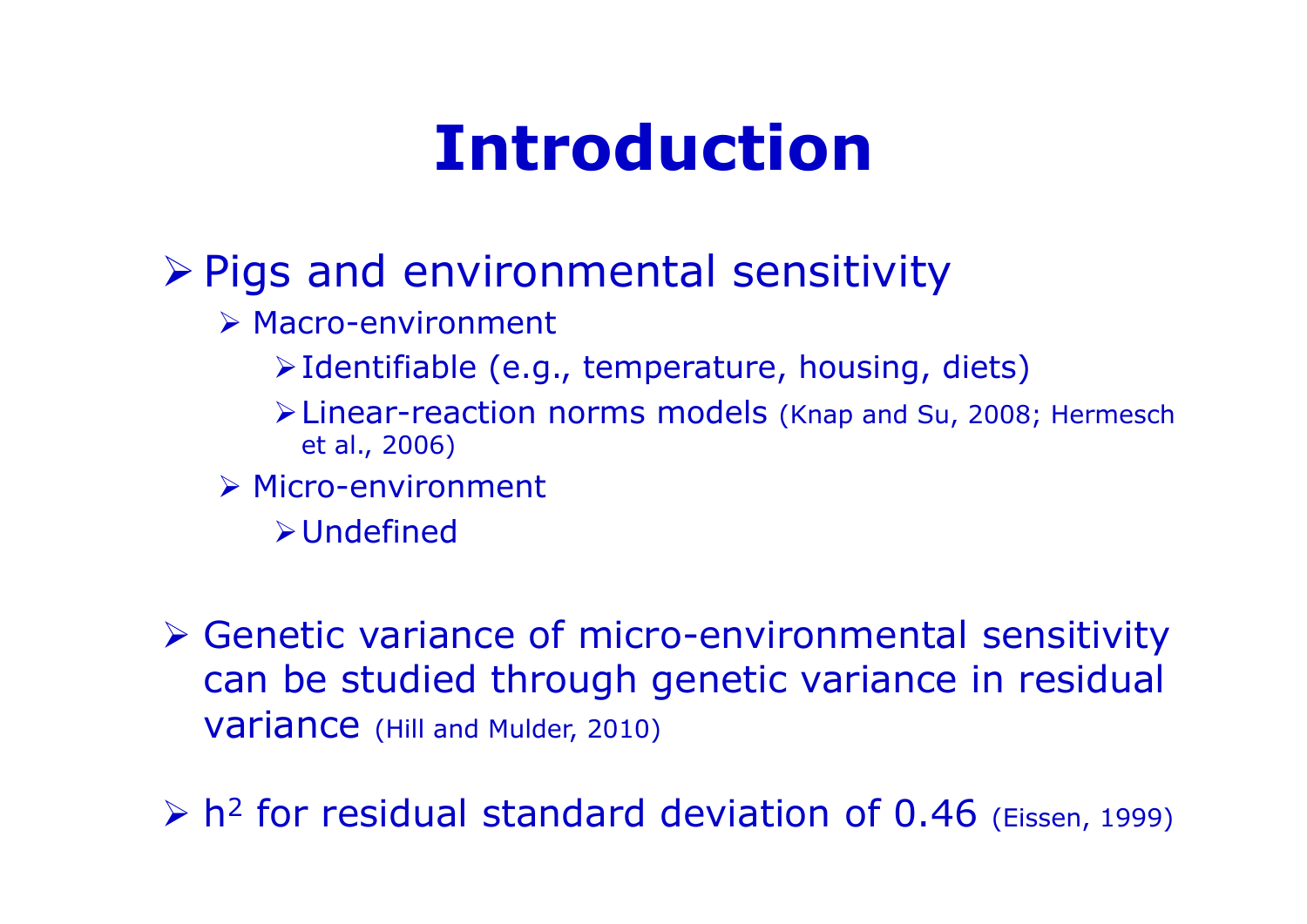### **Introduction**



- ▶ Residual variability in daily feed intake reflects (Hermesch et al., 2010)  $\triangleright$  maintenance of metabolic homeostasis
	- $\triangleright$  response to micro-environmental challenges, e.g. air flow
	- ▶ Sub-clinical disease (Henryon et al., 2001)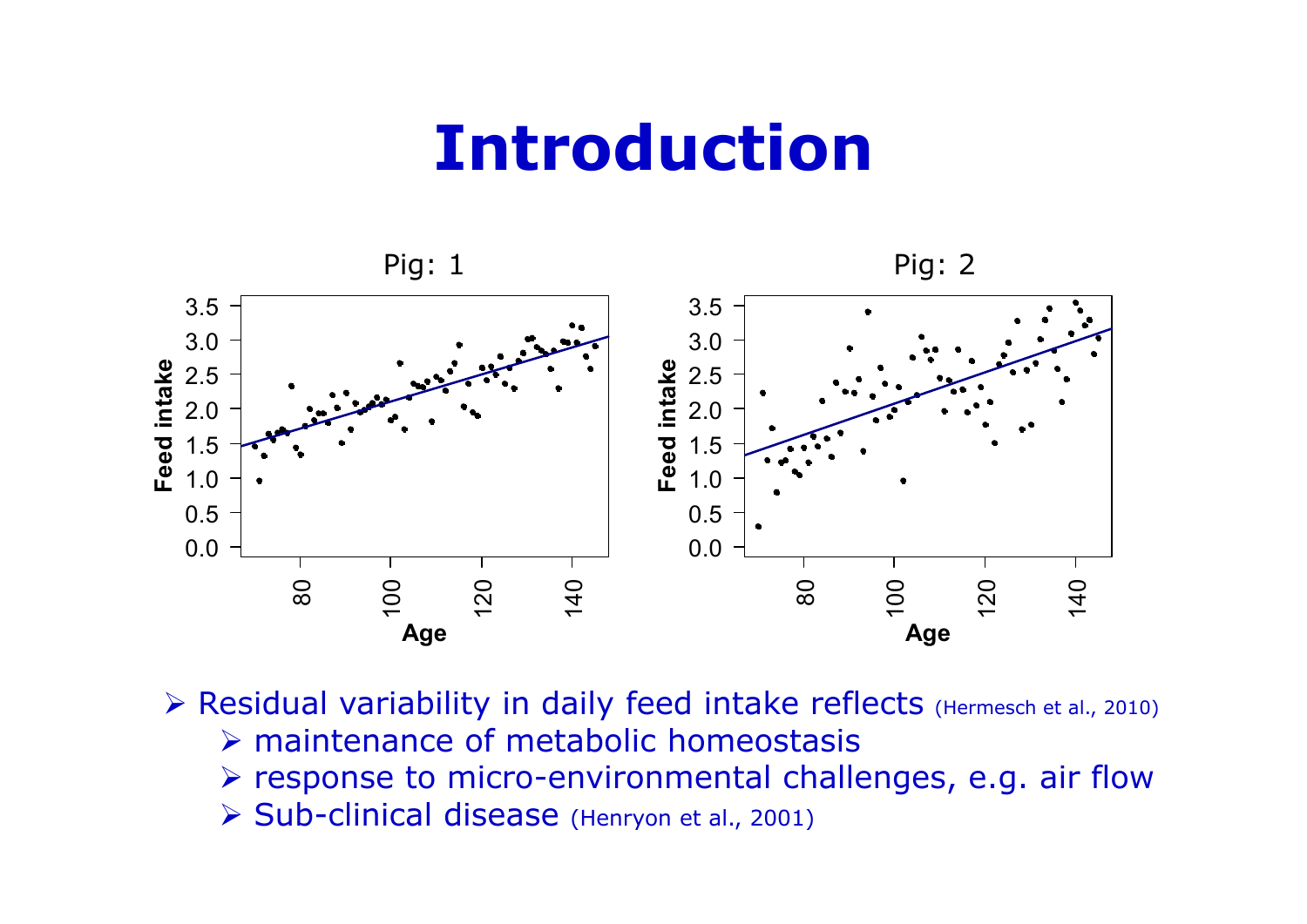

Estimate breeding values for microenvironmental sensitivity (EBV $_d$ ) in daily feed intake, and variance components

 Double hierarchical generalized linear model (**DHGLM**; Felleki et al., 2012)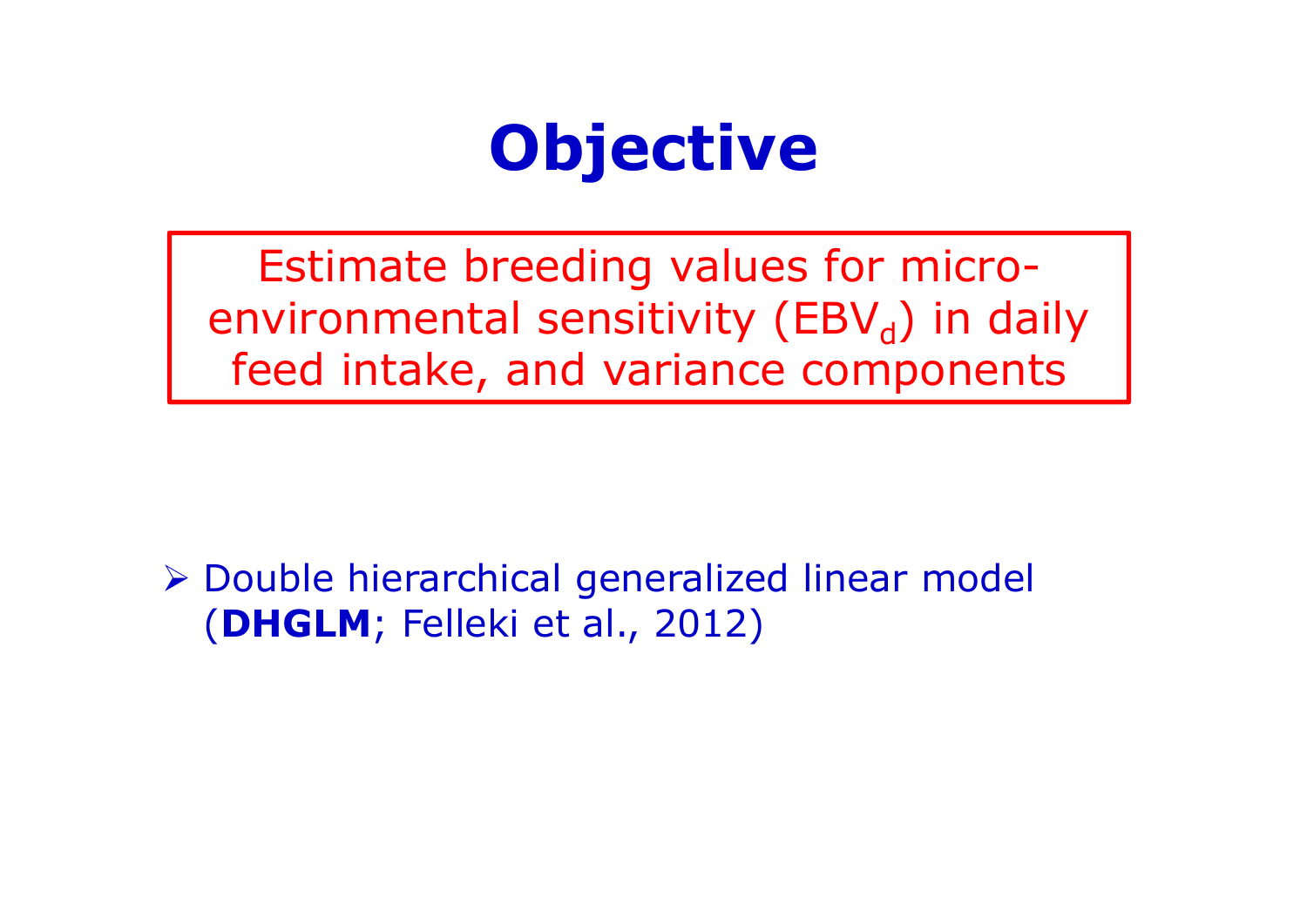### **Data**

#### National test-station

- $\geq$  2008 2012
- 8,804 Duroc boars
- 65 records per pig, ranging from 40 to 77
- 570,901 daily feed intake records after editing

 $\triangleright$  Pedigree traced back to 1st of Jan 1992  $\geq 21,128$  animals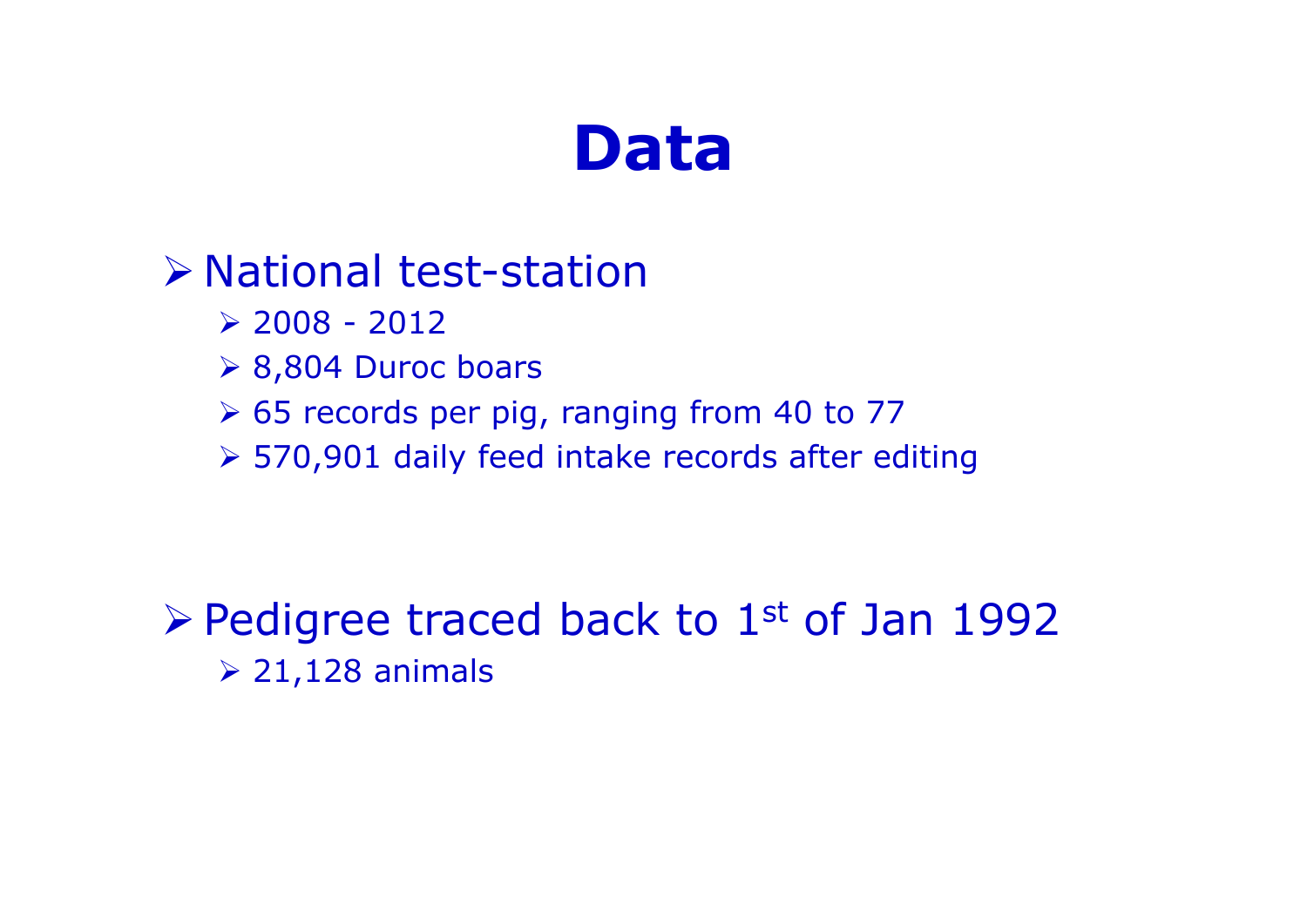### **Data**

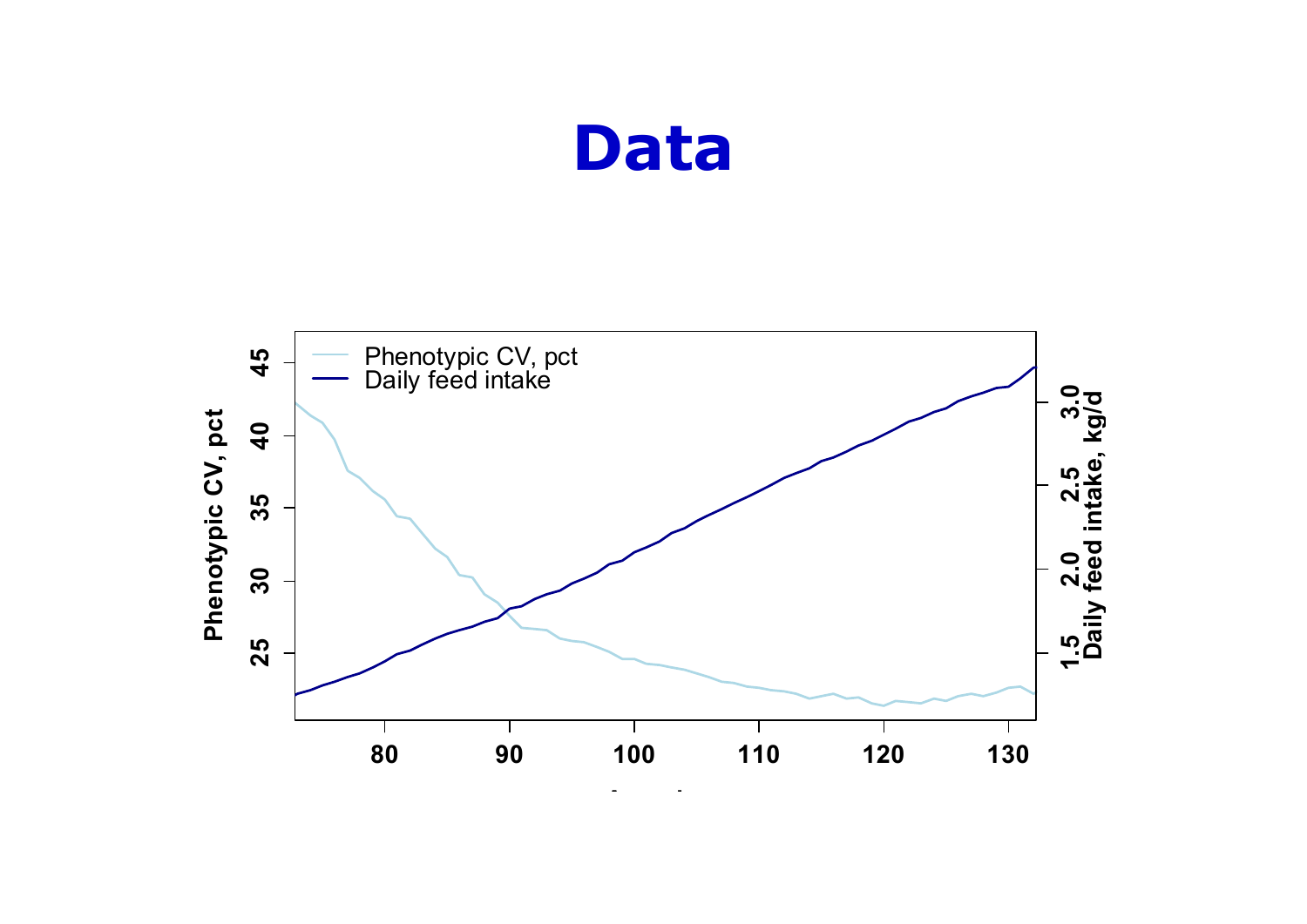#### Mean model **Y** =  $X(β) + Z_1pe + Z_2p + Z_3a + e$

Fixed effects:

 $\triangleright$  Initial BW

> 2<sup>nd</sup> order legendre polynomials with barn\*year\*season (168 levels) specific coefficients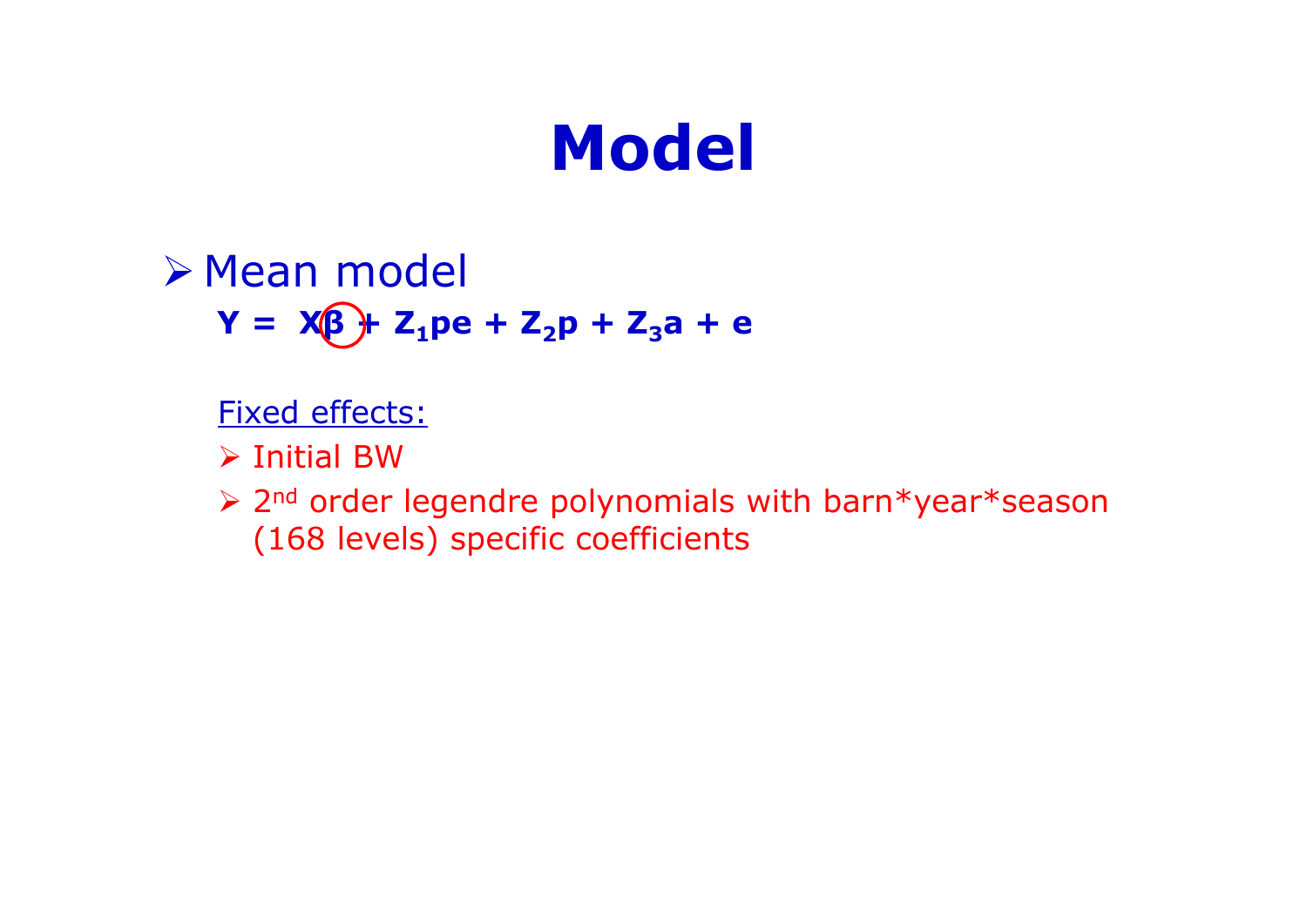Mean model **Y** =  $X\beta$  + Z<sub>1</sub>pe + Z<sub>2</sub>p + Z<sub>2</sub>a + (e)

Random effects:

 Legendre polynomials up to 2nd order  $\triangleright$  Pen (571 levels) Non-genetic animal (8804 levels) Additive genetic (21128 levels)

 $\triangleright$  Residuals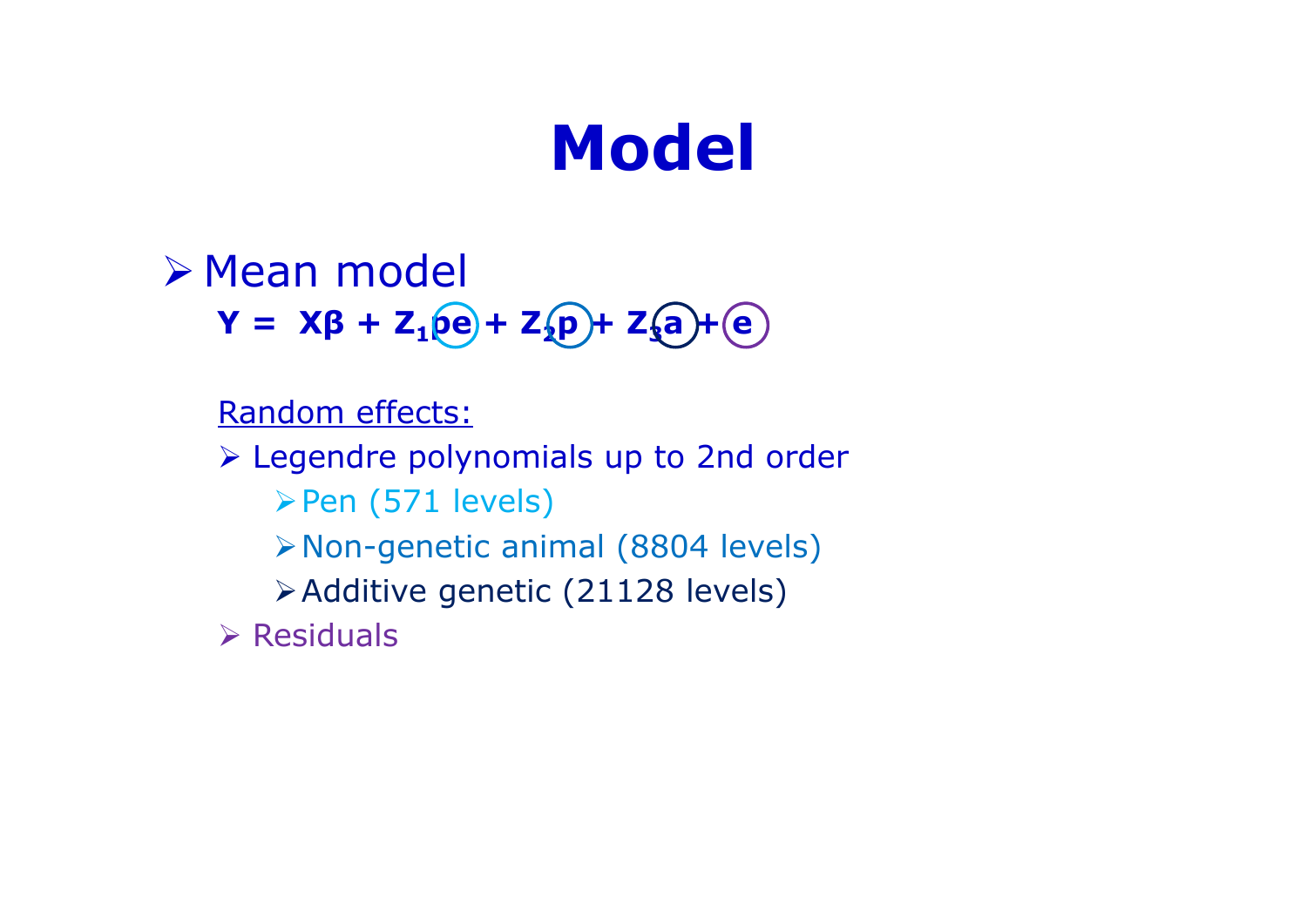Mean model **Y** =  $X\beta$  + Z<sub>1</sub>pe + Z<sub>2</sub>p + Z<sub>3</sub>a + e Residual dispersion model  $V(\mathbf{e}) = \exp(\mathbf{X}\mathbf{\beta_d}) + \mathbf{W_1}\mathbf{p_d} + \mathbf{W_2}\mathbf{a_d}$ Fixed effects: Age classes (77 levels)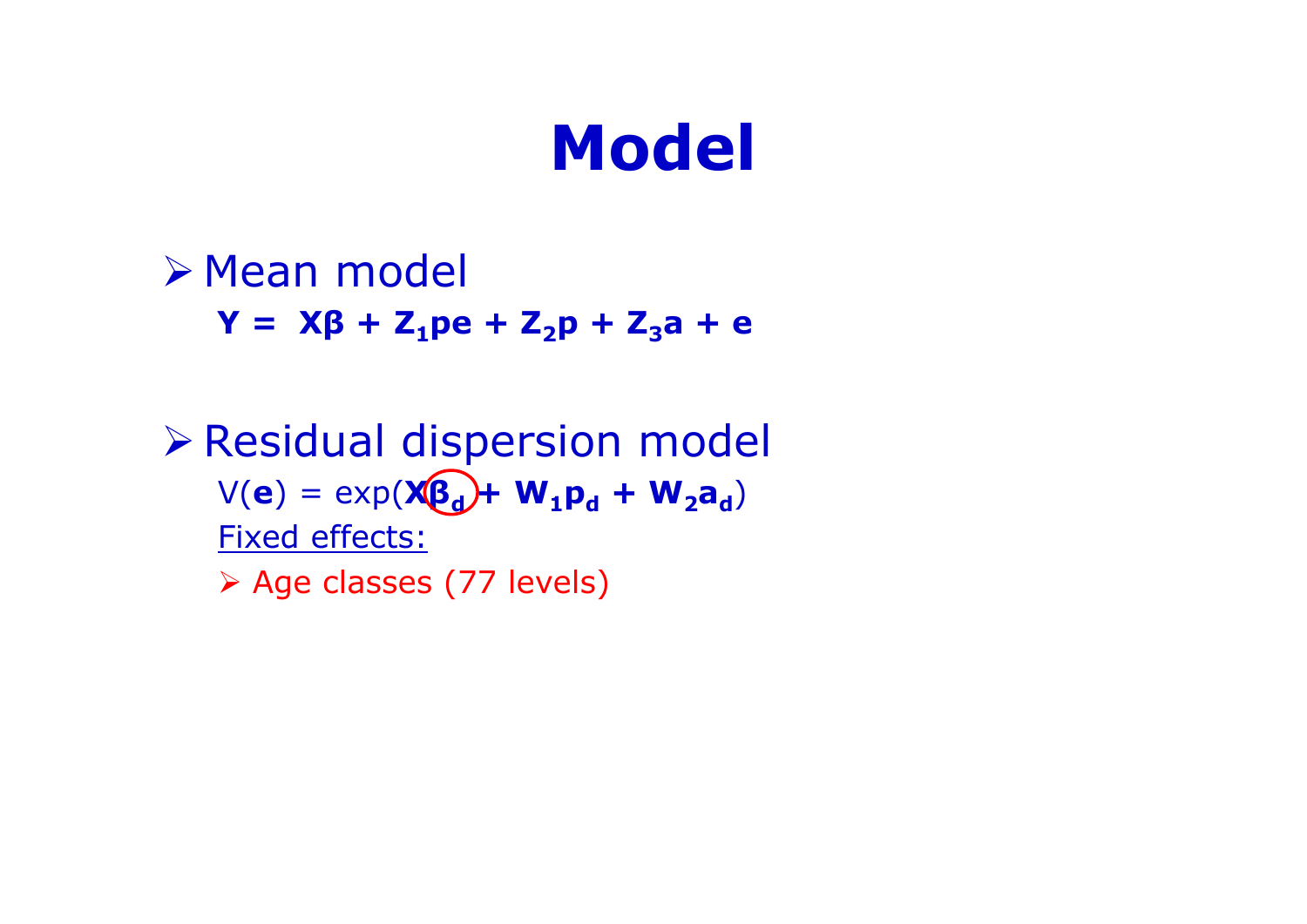Mean model **Y** =  $X\beta$  + Z<sub>1</sub>pe + Z<sub>2</sub>p + Z<sub>3</sub>a + e Residual dispersion model  $V(\mathbf{e}) = \exp(\mathbf{X}\mathbf{\beta_d} + \mathbf{W}_1\mathbf{\varrho_d}) + \mathbf{W}_2\mathbf{\varrho_d})$ Random effects:  $\triangleright$  Non-genetic animal  $\triangleright$  Additive genetic  $\big(\mathbf{0},\mathbf{G}\mathop{\otimes}\mathbf{A}\big)$ **a a**  $\begin{bmatrix} \mathbf{a} \\ \mathbf{a_d} \end{bmatrix} \sim N(\mathbf{0}, \mathbf{G} \otimes$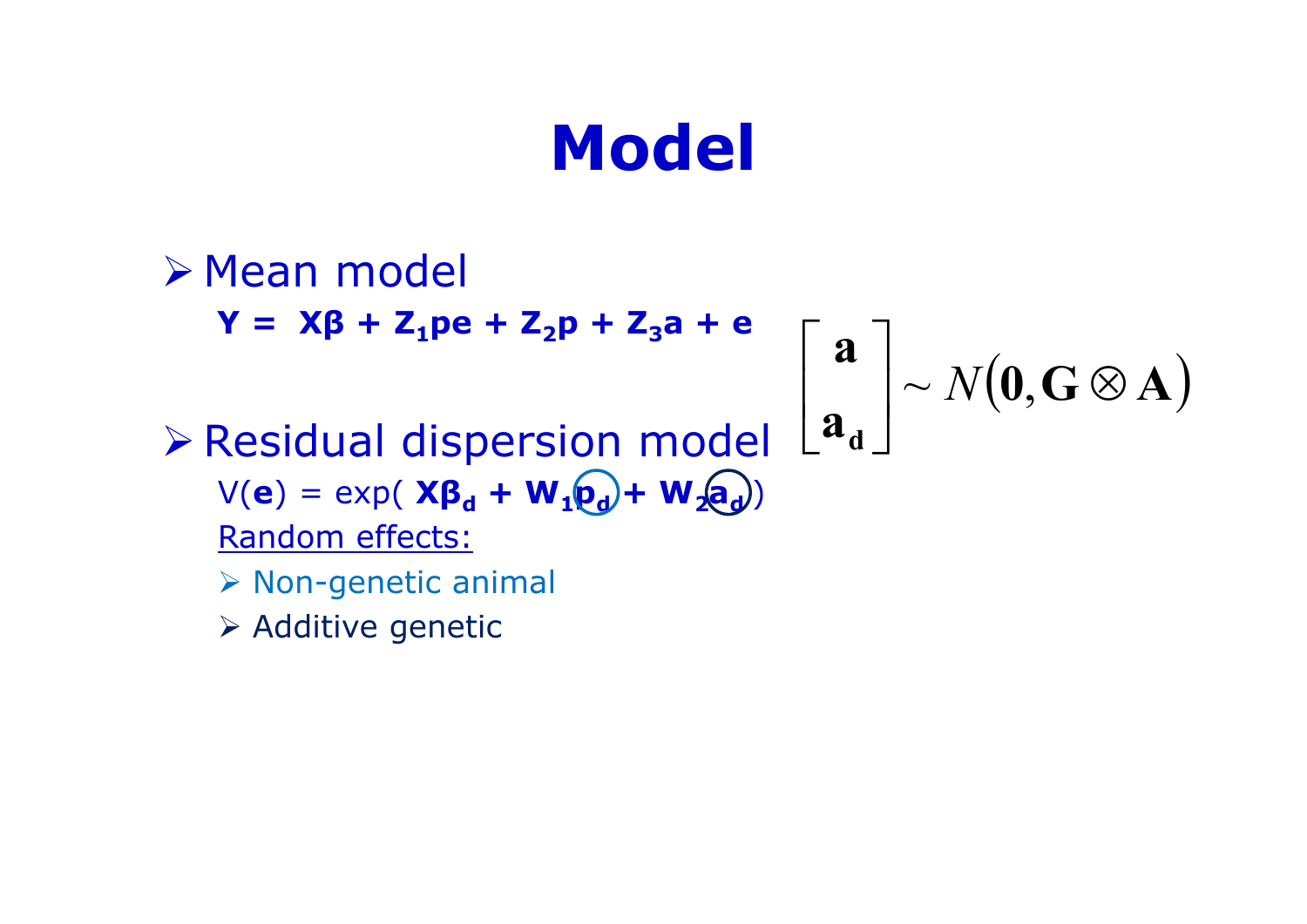# **Estimation scheme**

- IRWLS algorithm (modified from Felleki et al., 2012)
	- 1) Initialize residual variance weights

 ${\bf y} \sim N$ ( Xβ + Z<sub>1</sub>pe + Z<sub>2</sub>p + Z<sub>3</sub>a, I $\sigma^2 /$ w)

- 2) Compute  $y_d = e^2/(1-h)$  and  $w_d = (1-h)/2$
- 3) Fit a Gamma GLMM with link log and weights (1-**h**)/2 to  $\mathbf{y}_{\text{d}}$
- 4) Compute  $\mathbf{w} = \text{diag}(\mathsf{E}(\mathbf{y}_{\text{d}})^{-1})$
- 5) Run a bivariate normal-gamma model for **y** and  $\mathbf{y}_\text{d}$ estimating
- 6) Update  $y_d$  and residual variance weights (w and  $w_d$ ) in each iteration
- 7) Repeat steps 5 and 6 until convergence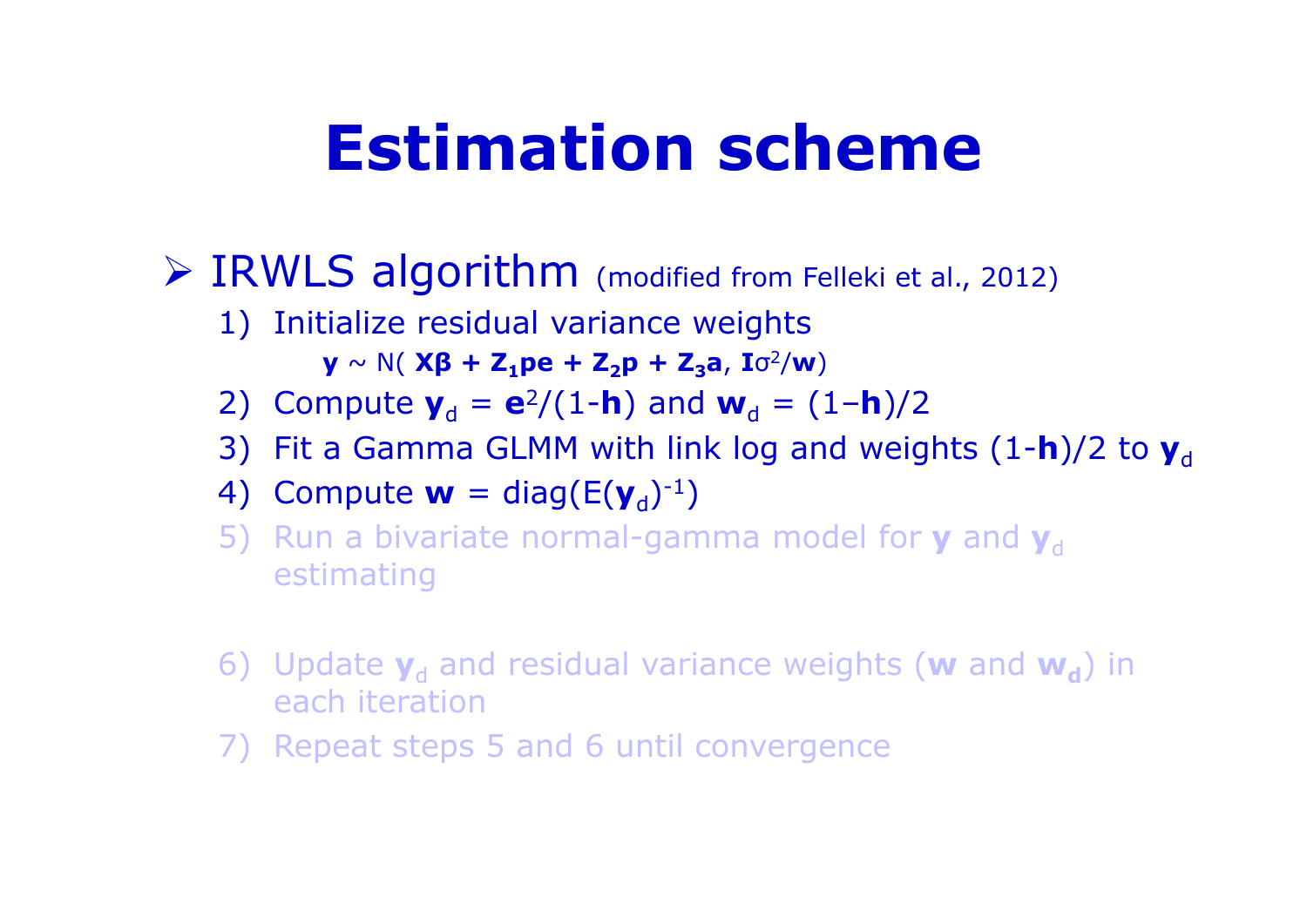# **Estimation scheme**

#### IRWLS algorithm (modified from Felleki et al., 2012)

1) Initialize residual variance weights

**y** ~ N( **Xβ + Z** $_1$ **pe + Z** $_2$ **p + Z** $_3$ **a, I** $\sigma^2$ **/w)** 

2) Compute  $y_d = e^2/(1-h)$  and  $w_d = (1-h)/2$ 

- 3) Fit a Gamma GLMM with link log and weights (1-**h**)/2 to  $\mathbf{y}_\text{d}$
- 4) Compute  $\mathbf{w} = \text{diag}(\mathsf{E}(\mathbf{y}_{\mathsf{d}})^{-1})$
- 5) Run a bivariate normal-gamma model for **y** and  $\mathbf{y}_d$ estimating  $\begin{bmatrix} a \\ a \end{bmatrix} \sim N(\mathbf{0}, \mathbf{G} \otimes \mathbf{A})$ **a d** $\vert \sim N(0, \mathbf{G} \otimes$   $\begin{bmatrix} a \\ c \end{bmatrix}$  $\overline{\phantom{a}}$  $\begin{bmatrix} \mathbf{a} \end{bmatrix} \sim N(\mathbf{0},$
- 6) Update  $y_d$  and residual variance weights (w and  $w_d$ ) in each iteration
- 7) Repeat steps 5 and 6 until convergence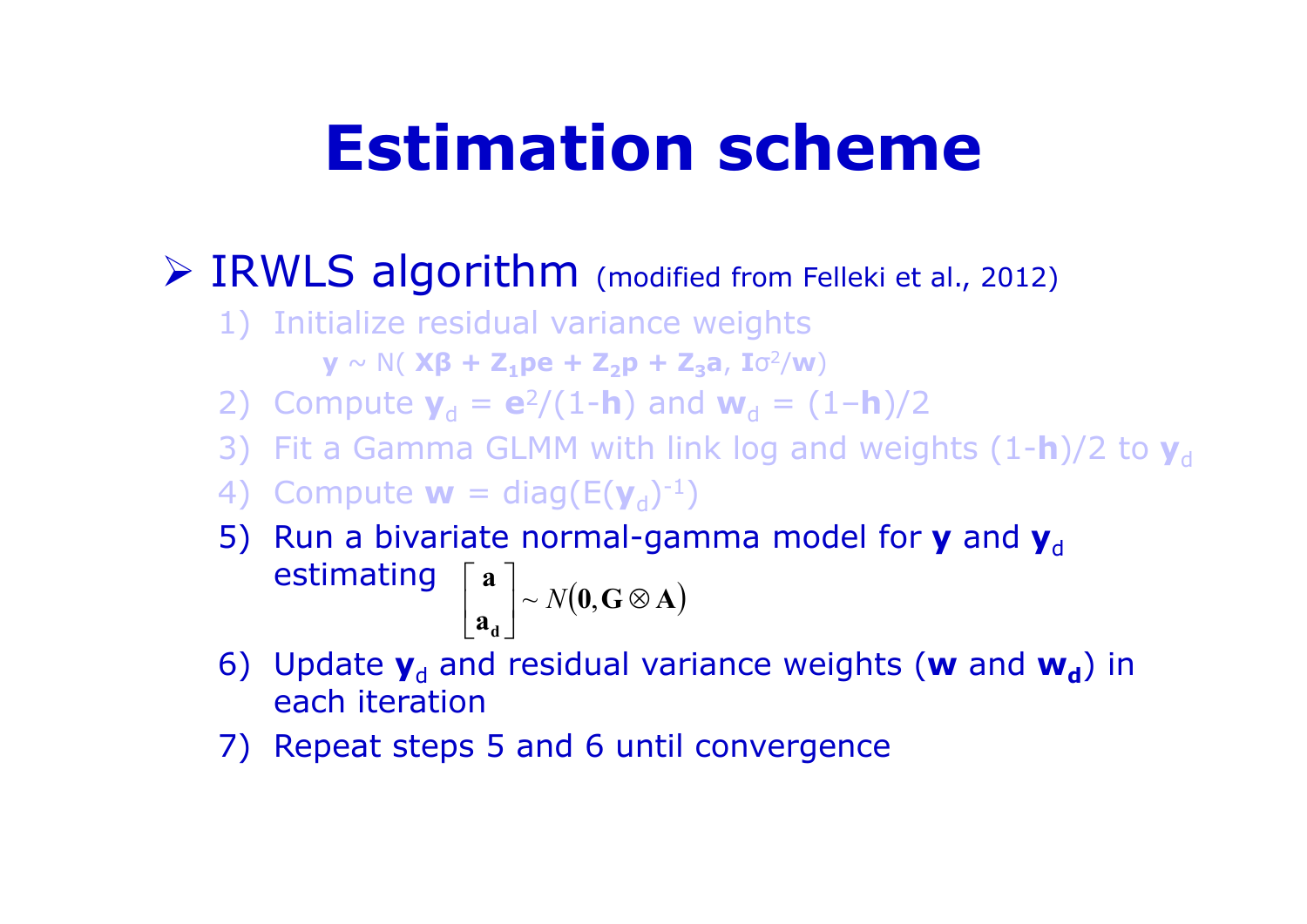## **Model selection**

#### $\geq 10$  fold cross validation

- $\triangleright$  Exclude randomly 10 observations per pig
- $\triangleright$  Repeated 10 times

#### Measures of fit

Mean square prediction error

$$
MSPE = \frac{1}{n} \sum_{i=1}^{n} (y_i - \hat{y}_i)^2
$$

Cor(observed, predicted)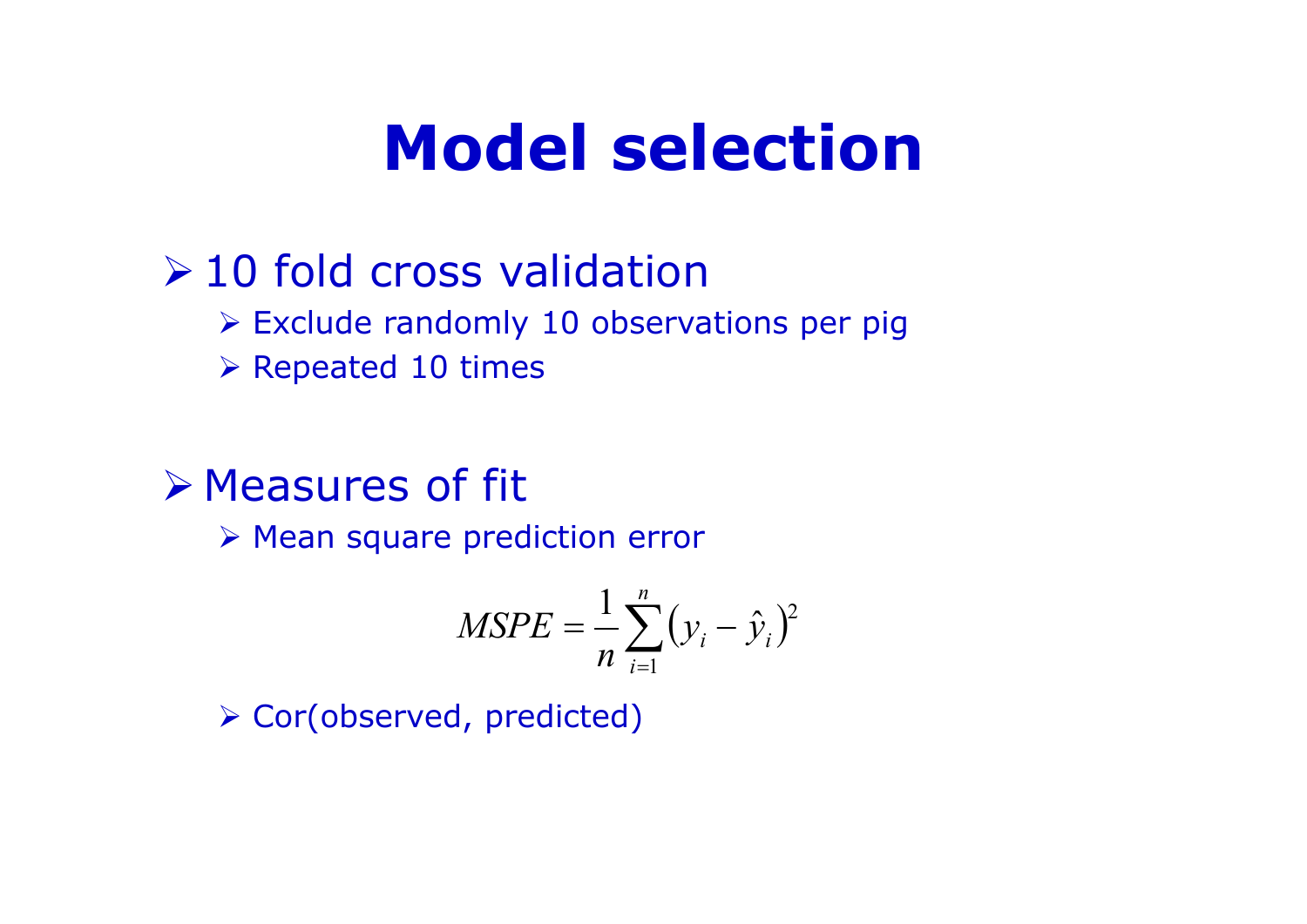### **Results**

| <b>Model</b>                  | <b>MSPE</b>   | <b>Correlation</b> |
|-------------------------------|---------------|--------------------|
| Leg(1, 1)                     | 0.2808(0.002) | 0.7858(0.001)      |
| Leg(2, 2)                     | 0.2703(0.002) | 0.7975(0.001)      |
| Leg(1, 1, 1)                  | 0.2797(0.002) | 0.7898(0.001)      |
| Leg(2, 2, 2)                  | 0.2684(0.002) | 0.8008(0.001)      |
| <b>Genetically structured</b> |               |                    |
| Leg(1, 1)                     | 0.2758(0.002) | 0.7977(0.001)      |
| $Leg(\emptyset, 2, 2)$        | 0.2683(0.002) | 0.8036(0.001)      |
| Leg(1, 1, 1)                  | 0.2757(0.002) | 0.7978(0.001)      |
| Leg(2, 2, 2)                  | 0.2633(0.002) | 0.8080(0.001)      |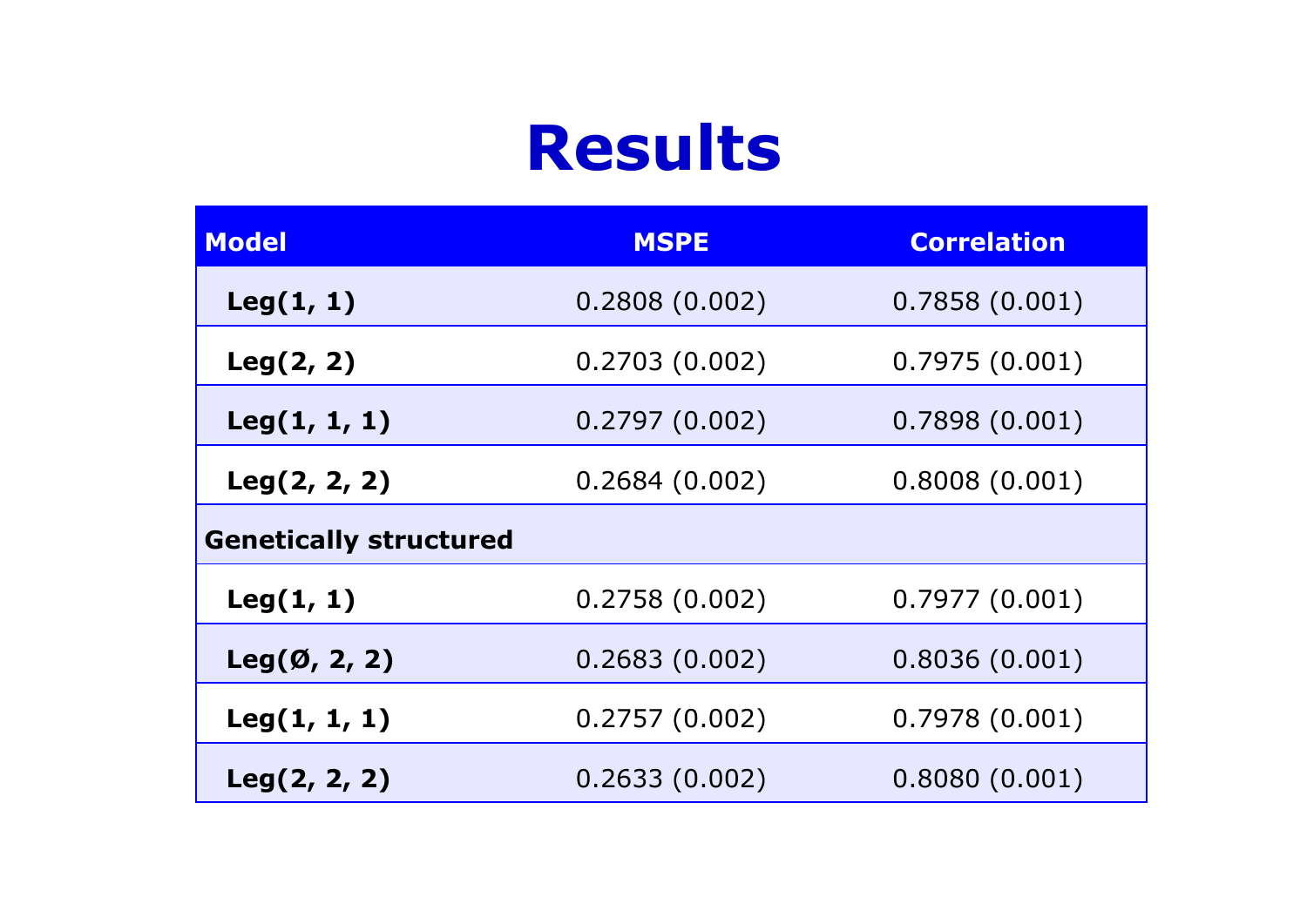## **Results**

| Model                      |           | EBV <sub>I</sub> | EBV <sub>L</sub> | $EBV_d$       |  |
|----------------------------|-----------|------------------|------------------|---------------|--|
| <b>DHGLM</b>               | $EBV_I$   | 0.038(0.003)     |                  |               |  |
|                            | $EBV_L$   | 0.47(0.04)       | 0.033(0.002)     |               |  |
|                            | $EBV_{d}$ | 0.51(0.03)       | 0.92(0.01)       | 0.023(0.001)  |  |
| <b>DHGLM</b><br>sqrt-trans | $EBV_I$   | 0.0049(0.0004)   |                  |               |  |
|                            | $EBV_L$   | $-0.38(0.04)$    | 0.0032(0.0002)   |               |  |
|                            | $EBV_{d}$ | $-0.43(0.03)$    | 0.92(0.01)       | 0.024(0.0008) |  |
|                            |           |                  |                  |               |  |
|                            |           |                  |                  |               |  |
|                            |           |                  |                  |               |  |

 $\triangleright$  Genetic coefficient of variation  $\sim$  15%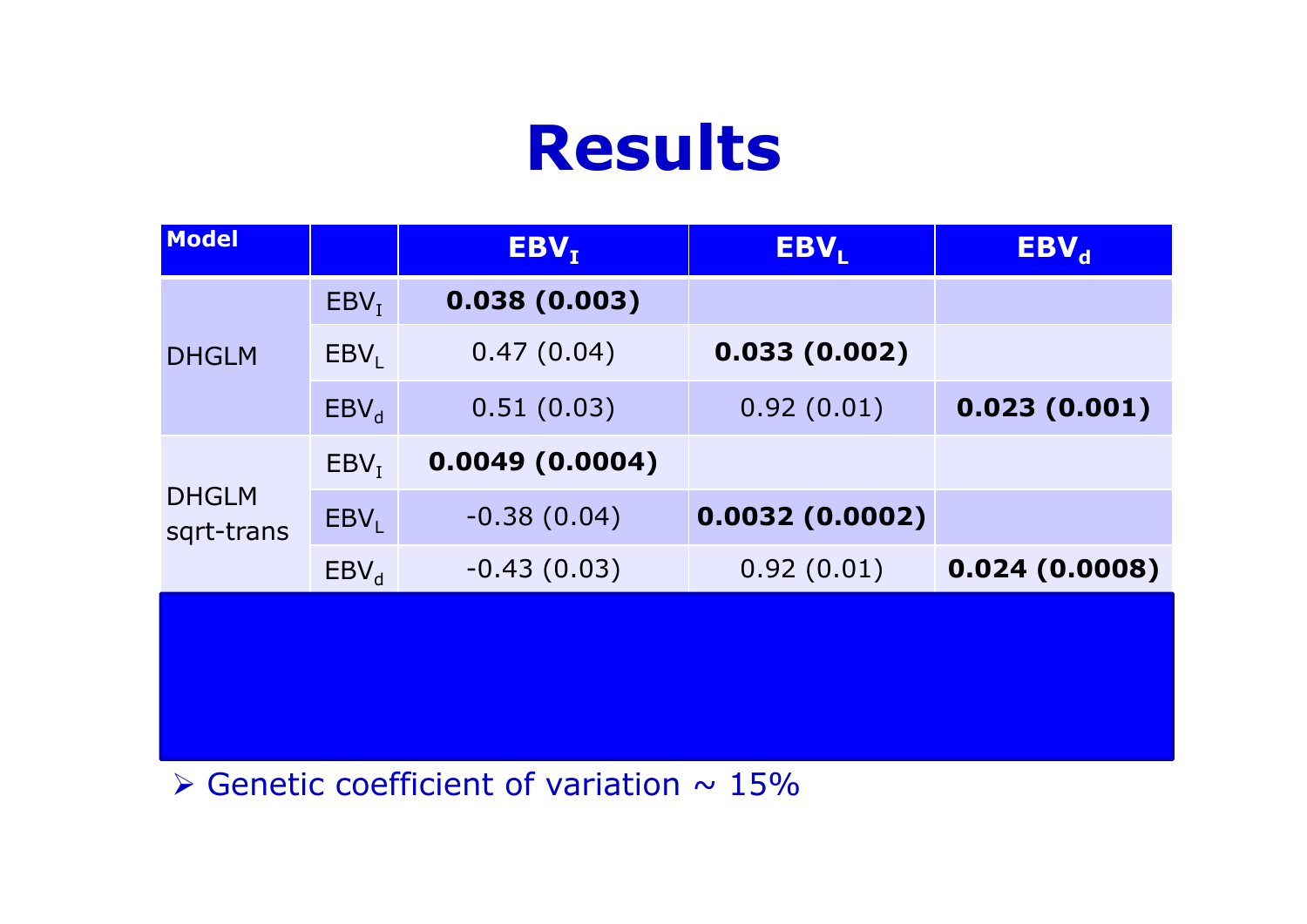## **Heritability of feed intake**

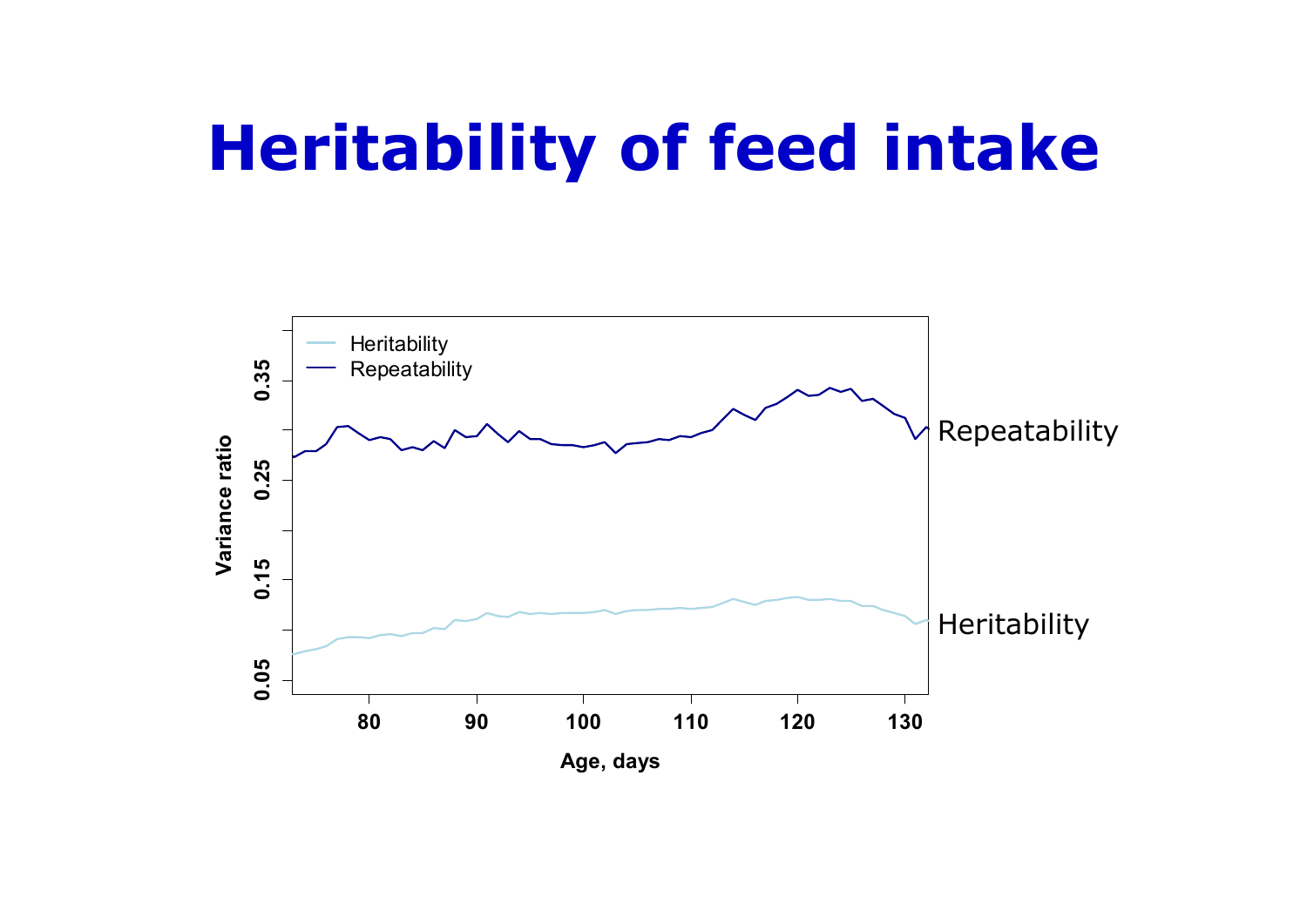### **Genetic correlations**

|     | 70   | 80   | 90   | 100  | 110  | 120  | 130  | 140  |
|-----|------|------|------|------|------|------|------|------|
| 70  | 0.08 |      |      |      |      |      |      |      |
| 80  | 0.97 | 0.08 |      |      |      |      |      |      |
| 90  | 0.89 | 0.97 | 0.10 |      |      |      |      |      |
| 100 | 0.78 | 0.90 | 0.98 | 0.10 |      |      |      |      |
| 110 | 0.65 | 0.81 | 0.92 | 0.98 | 0.11 |      |      |      |
| 120 | 0.53 | 0.71 | 0.86 | 0.95 | 0.99 | 0.12 |      |      |
| 130 | 0.43 | 0.62 | 0.79 | 0.90 | 0.97 | 0.99 | 0.10 |      |
| 140 | 0.34 | 0.55 | 0.73 | 0.86 | 0.94 | 0.98 | 0.99 | 0.08 |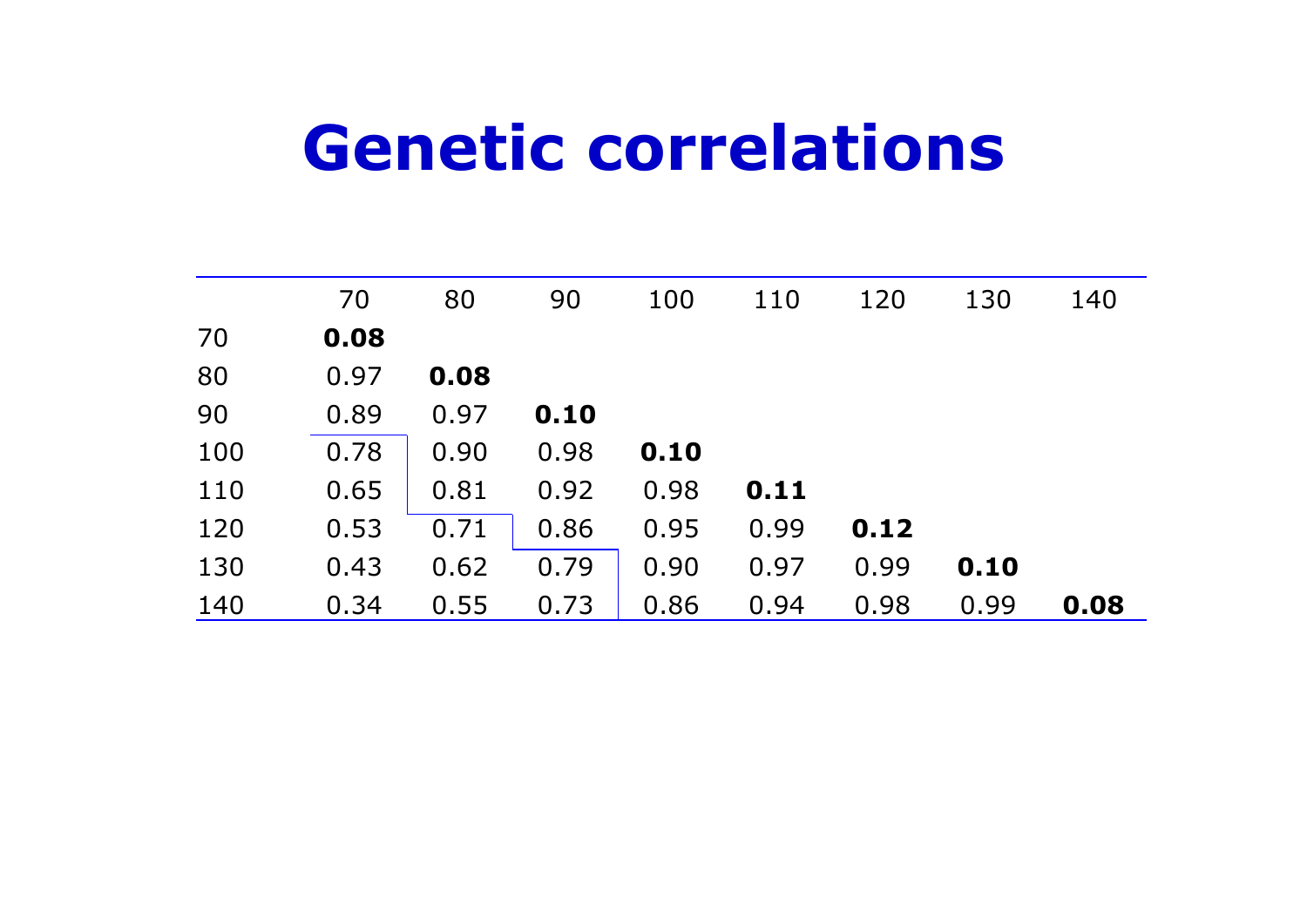### **Results**

#### Pearson moment-correlations

| <b>EBVs for traits</b> | $EBV_{d}$ |
|------------------------|-----------|
| Daily gain (30 to 100) | 0.34      |
| Meat percentage        | $-0.12$   |
| Feed conversion ratio  | 0.18      |

- Genetically correlated with fast, but relatively fat growing pigs
- Implications for feed efficiency?